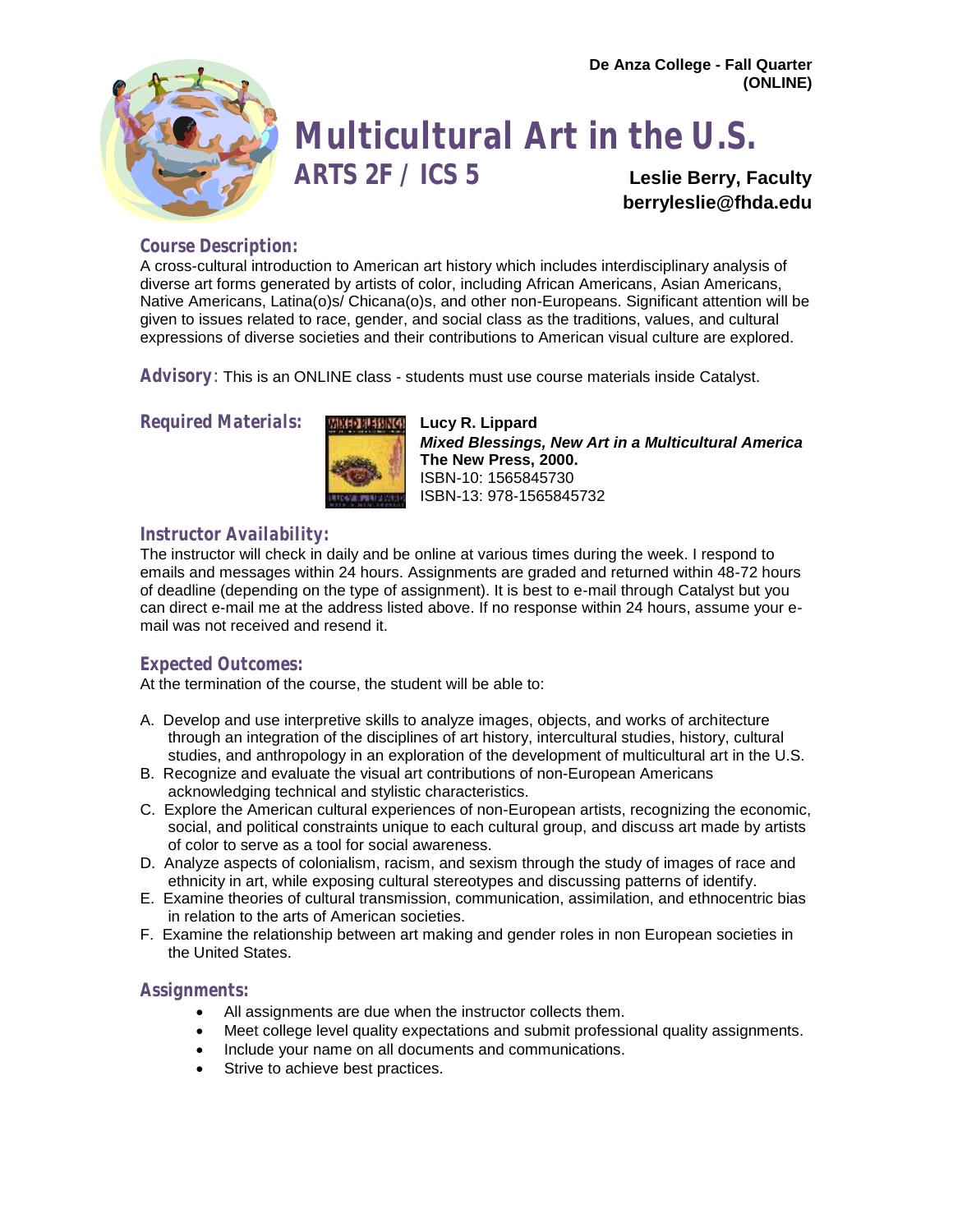#### **Attendance:**

Class attendance is important. Even in an online environment, courses are seldom self-paced. Check in regularly and complete work along with the cohort. Missed assignments affect grades.

# **American Disabilities Act (ADA):**

Individuals needing accommodation under ADA should contact campus coordinators and be screened for appropriate accommodations.

# **Standards of Behavior:**

Any student disrupting class may be asked to leave. De Anza College will enforce all procedures set forth in the Student Standards of Conduct (see class schedule), and the appropriate remedial and/or disciplinary steps will be taken when violations occur - even in online classes.

### **Academic Honesty:**

Students are expected to be honest and ethical in their academic work. Academic dishonesty includes cheating and plagiarism. Consciously or unknowingly presenting the ideas or writings of others as your own will result in academic sanctions, including suspension or expulsion. It's acceptable to quote or paraphrase other people's views provided you provide the source of the information. I recommend the APA format but any acceptable writing guide is sufficient.

## **Extra Credit:**

Students may earn a maximum of 50 points extra credit by completing approved assignments. Options are posted to the class website – read and follow instructions carefully.

## **Accessing the Catalyst System:**

Catalyst is the De Anza College online course management system (CMS). It is built on the Moodle platform and hosts traditional on-campus courses enhanced with online features, hybrids (like this one) and fully online courses.

As an online course, we never meet in the classroom. Instead, we utilize the course management system to meet online throughout the session. It is important that all students understand how to access online course materials.

Access the course at:

#### **https://catalyst.deanza.edu**



- 1. Log-in to the site using your username and password.
- 2. Once you've logged in, find the link for the course and open the course environment.
- 3. Follow the instructions for each week of the session.

There are first-time user guides on the log-in page, as well as additional resources to make the online segment of the class easier to navigate. Contact the instructor with any additional needs.

#### **Reminders:**

No students can log into the system until noon of the first day of the quarter. If you ADD the class after the quarter begins, it may take up to one (1) full business day from the time you officially enroll, for your account to be created (please be patient). If you cannot log-in by noon on the next business day after your ADD was processed, contact technical support at:

#### **http://catalysthelp.deanza.edu/?pg=contact**